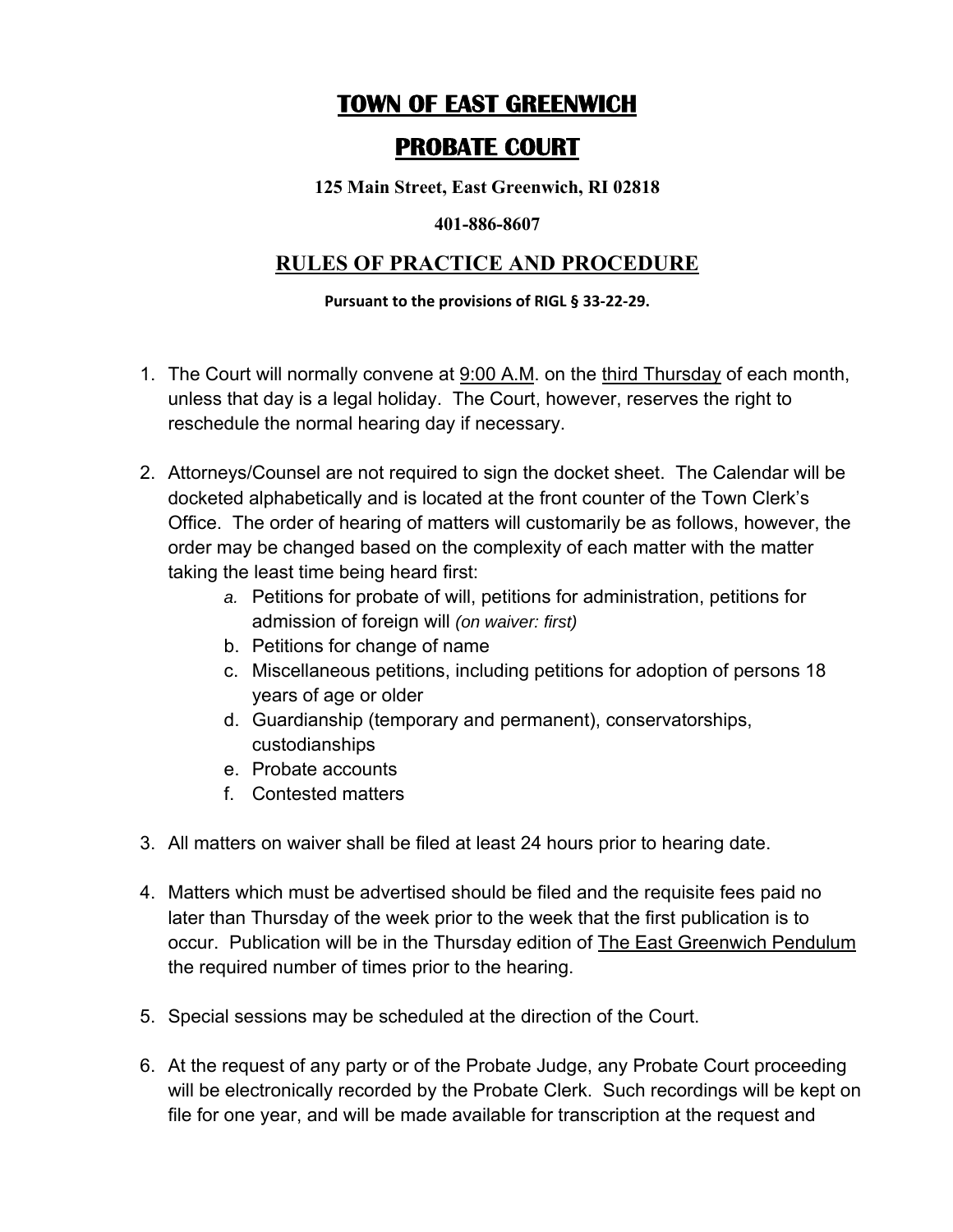expense of the requesting party. Any party wishing a stenographer will be responsible for payment of said stenographer and shall notify the Court and opposing counsel prior to the hearing and shall make a copy available to the Court.

- 7. Affidavits of Complete Administration, Inventories, Claims, etc. will appear on the Court docket, but will be handled administratively unless an objection is made to their acceptance by the Court.
- 8. Petitions for Probate of Will and Administration must include an Affidavit in proof of will, if applicable, and a certified copy of death certificate; and, Counsel shall file names and addresses of all heirs-at-law and beneficiaries (organizations and individuals) at time of filing of any petition for probate of will or at least two weeks prior to the scheduled hearing date.
- 9. Petitions for change of name must include a copy of the birth record of the individual whose name is being changed. Adult petitioners must also provide a BCI check from the State of Rhode Island Attorney General's Office.

Juvenile name change petitions must be signed by both parents and both must appear before the Court or have the non-appearing party's signature notarized. If a parent listed on the birth certificate does not sign the petition, the matter must be filed with the Family Court.

- 10. Counsel shall file all supporting vouchers or Certification of Accountings at the time of filing accounts. Final accounts must include all back-up materials unless accompanied by a Certificate of Accounting. A receipted funeral bill, a notice of No Tax Due from the RI Division of Taxation, releases from all claimants and releases from all beneficiaries/heirs-at-law must be filed w/ all Final Accounts and Affidavits of Complete Administration. Final accounts in a guardianship estate must include releases from all claimants, executor of decedent's estate or from ward (who has reached the age of majority or otherwise deemed competent). Annual Accounts of Guardians shall include a physician's statement regarding the health status of the ward.
- 11. Petitions for Attorney and Fiduciary fees filed with accounts must include a detailed time sheet indicating dates, time spent, subject matter & hourly rate charged for fees and expenses incurred.
- 12. Miscellaneous petitions of Motions (including petitions for sale, family allowance, etc.) must include a certification at the bottom of the petition that reads as follows: "I hereby certify that a copy of the within\_\_\_\_\_\_\_\_\_\_\_ was forwarded by first class U.S. Mail, postage prepaid, to the following individuals….."